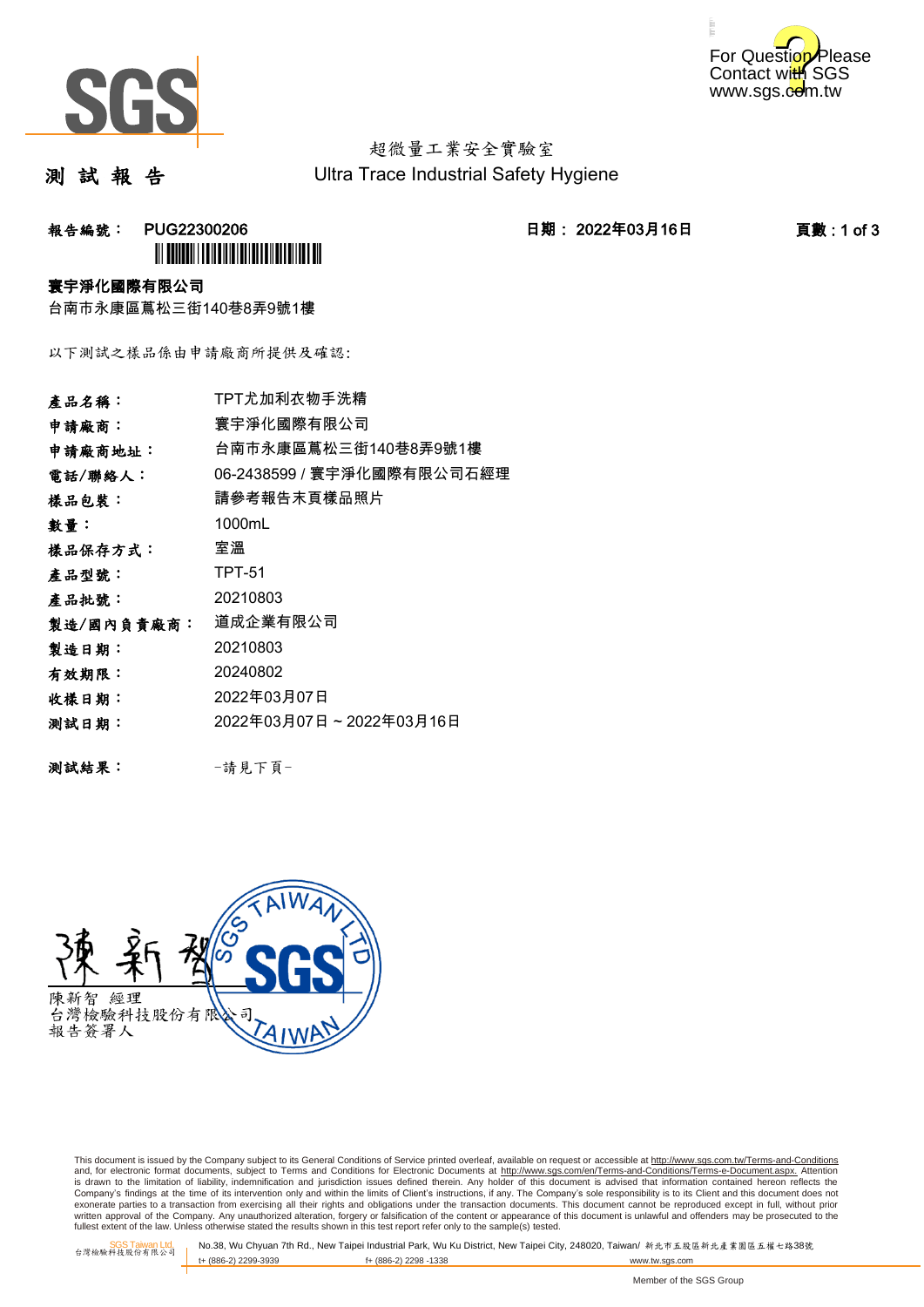

# 超微量工業安全實驗室

### 測 試 報 告

Ultra Trace Industrial Safety Hygiene

**報告編號: PUG22300206 日期: 2022年03月16日 頁數:2 of 3** 

#### 寰宇淨化國際有限公司

台南市永康區蔦松三街140巷8弄9號1樓

**Î** ALIAN ANDIA ANDIA ANDIA ANDIA ANDIA

測試結果:

| 测試項目       | CAS NO.   | 測試方法                                  | 測試<br>結果 | 定量/偵測<br>極限 | 單位         |
|------------|-----------|---------------------------------------|----------|-------------|------------|
| 壬基苯酚聚乙氧基醇類 | 9016-45-9 | 102年9月6日部授食字第1021950329號公             | N.D.     | 0.0200      | $%$ (w/w)  |
| (NPEO)     |           | <sup> </sup> 告修正檢驗方法-食品用洗潔劑中壬基苯酚及     |          |             |            |
|            |           | 壬基苯酚聚乙氧基醇類之檢驗方法                       |          |             |            |
| 壬基苯酚(NP)   |           | 84852-15-3 (MOHWD0001.01),以高效液相層析儀/二極 | N.D.     | 0.0100      | $\%$ (w/w) |
|            |           | 體陣列偵測器(HPLC/DAD)檢測。(註:實驗              |          |             |            |
|            |           | 室擴充原方法適用基質。                           |          |             |            |

備註:

1.測試報告僅就委託者之委託事項提供測試結果,不對產品合法性做判斷。

2. 本測試報告之所有檢驗內容,均依委託事項執行檢驗,如有不實,願意承擔完全責任。

3. 本報告不得分離,分離使用無效。

4.若該測試項目屬於定量分析則以「定量極限」表示;若該測試項目屬於定性分析則以「偵測極限」表示。

5.低於定量極限/偵測極限之測定值以「N.D.」或「 陰性」表示。微生物測試低於定量極限以「<定量極限值」表示。

6.本測試結果為分析條件偏離(分析方法擴充原方法適用基質)之情況下所得。

- END -

This document is issued by the Company subject to its General Conditions of Service printed overleaf, available on request or accessible at http://www.sgs.com.tw/Terms-and-Conditions and, for electronic format documents, subject to Terms and Conditions for Electronic Documents at http://www.sgs.com/en/Terms-and-Conditions/Terms-e-Document.aspx. Attention is drawn to the limitation of liability, indemnification and jurisdiction issues defined therein. Any holder of this document is advised that information contained hereon reflects the Company's findings at the time of its intervention only and within the limits of Client's instructions, if any. The Company's sole responsibility is to its Client and this document does not exonerate parties to a transaction from exercising all their rights and obligations under the transaction documents. This document cannot be reproduced except in full, without prior<br>written approval of the Company. Any una fullest extent of the law. Unless otherwise stated the results shown in this test report refer only to the sample(s) tested.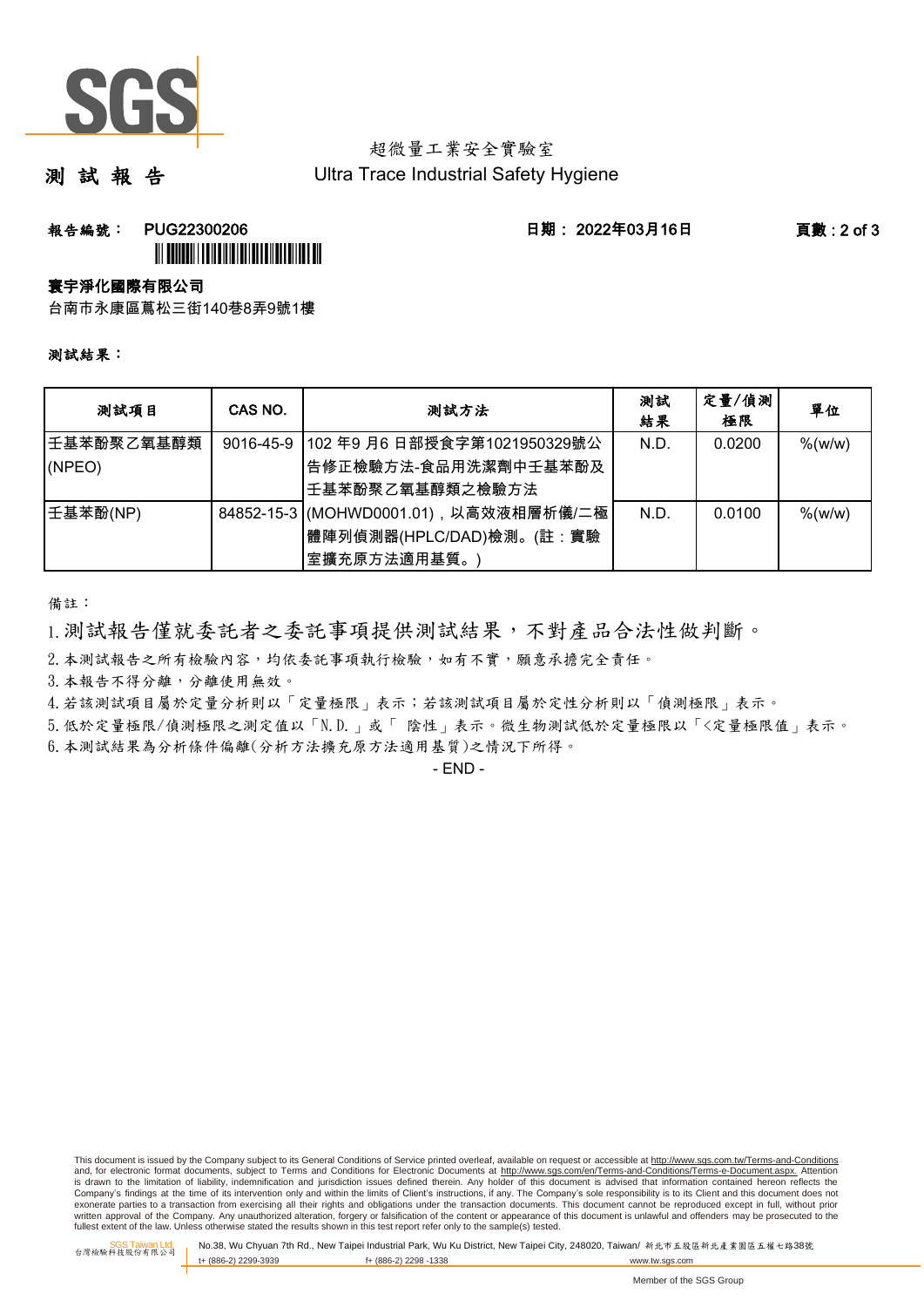

測 試 報 告

報告編號: PUG22300206 日期: 2022年03月16日 頁數 : 3 of 3 **III) BUILDIII | ITII DIII | ITI DIII | ITII DIII | ITI** 

寰宇淨化國際有限公司

台南市永康區蔦松三街140巷8弄9號1樓

樣品照片





# **PUG22300206**



This document is issued by the Company subject to its General Conditions of Service printed overleaf, available on request or accessible at http://www.sgs.com.tw/Terms-and-Conditions and, for electronic format documents, subject to Terms and Conditions for Electronic Documents at http://www.sgs.com/en/Terms-and-Conditions/Terms-e-Document.aspx. Attention is drawn to the limitation of liability, indemnification and jurisdiction issues defined therein. Any holder of this document is advised that information contained hereon reflects the<br>Company's findings at the time of its exonerate parties to a transaction from exercising all their rights and obligations under the transaction documents. This document cannot be reproduced except in full, without prior<br>written approval of the Company. Any una fullest extent of the law. Unless otherwise stated the results shown in this test report refer only to the sample(s) tested.

SGS Taiwan Ltd.<br>台灣检驗科技股份有限公司

No.38, Wu Chyuan 7th Rd., New Taipei Industrial Park, Wu Ku District, New Taipei City, 248020, Taiwan/ 新北市五股區新北產業園區五權七路38號<br>t+ (886-2) 2299-3939 f+ (886-2) 2298 -1338 f+ (886-2) 2298 -1338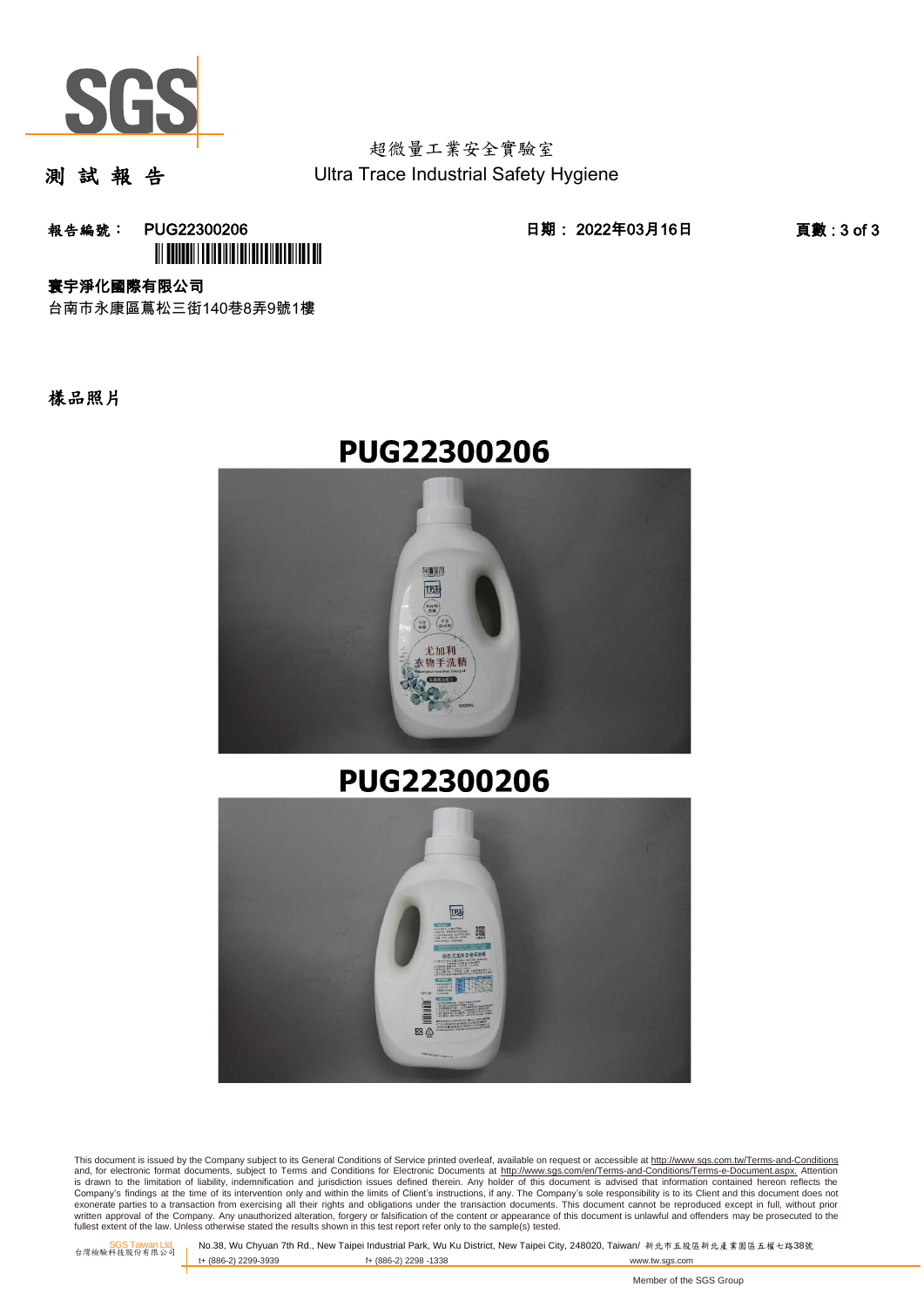



測 試 報 告

报告編號: PUG21900786 2021年09月27日 11: 日期: 2021年09月27日 2021年09月27日 2021年0月27日 2021年0月27日 2021年0月27日 2021年0月27日 2021年0月27日 2021年0月27日 2021年0月27日 2021年0月27日 2021年0月27日 2021年0月27日 2021年0月27日 2021年0月27日 2021年0月27日 2021年0月27日 2021

## **`** 寰宇淨化國際有限公司

台南市永康區蔦松三街140巷8弄9號1樓

以下測試之樣品係由申請廠商所提供及確認:

| 產品名稱:      | TPT尤加利衣物洗手精             |
|------------|-------------------------|
| 申請廠商:      | 寰宇淨化國際有限公司              |
| 申請廠商地址:    | 台南市永康區蔦松三街140巷8弄9號1樓    |
| 電話/聯絡人:    | 06-2438599 / 寰宇淨化國際有限公司 |
| 樣品包裝:      | 請參考報告末頁樣品照片             |
| 數量:        | 1000mL                  |
| 樣品保存方式:    | 室溫                      |
| 產品型號:      | <b>TPT-51</b>           |
| 產品批號:      | 20210803                |
| 製造/國內負責廠商: | 道成企業有限公司                |
| 製造日期:      | 20210803                |
| 有效期限:      | 20240802                |
| 收樣日期:      | 2021年09月14日             |
| 测試日期:      | 2021年09月14日~2021年09月27日 |
|            |                         |
| 測試結果:      | -請見下頁-                  |



This document is issued by the Company subject to its General Conditions of Service printed overleaf, available on request or accessible at http://www.sgs.com.tw/Terms-and-Conditions and, for electronic format documents, subject to Terms and Conditions for Electronic Documents at <u>http://www.sgs.com.tw/Terms-and-Conditions</u>.Attention is drawn to the limitation of<br>liability, indemnification and jurisdic exercising all their rights and obligations under the transaction documents. This document cannot be reproduced except in full, without prior written approval of the Company. Any<br>unauthorized alteration, forgery or falsifi

SGS Taiwan Ltd. 1 stated the results shown in this test report refer only to the sample(s) tested.<br>Stated the results shown in this test report refer only to the sample(s) tested.

台灣檢驗科技股份有限公司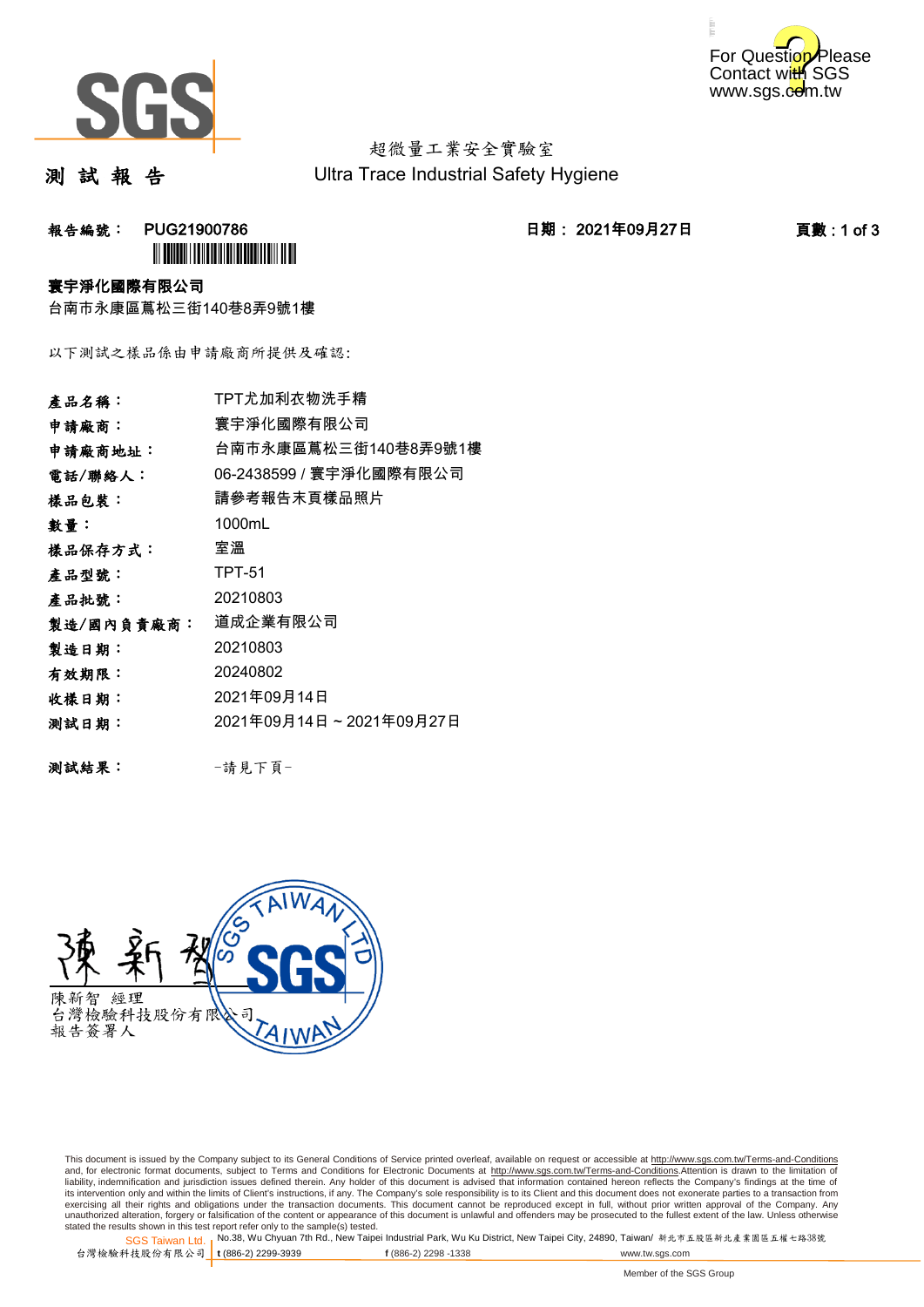

測 試 報 告

**報告編號: PUG21900786 日期: 2021年09月27日 頁數:2 of 3** 

#### 寰宇淨化國際有限公司

台南市永康區蔦松三街140巷8弄9號1樓

**`** 

|  |  |  | 测試結果: |  |
|--|--|--|-------|--|
|--|--|--|-------|--|

| 测試項目         | CAS NO. | 测試方法                                             | 測試<br>結果 | 定量/偵測<br>極限 | 單位         |
|--------------|---------|--------------------------------------------------|----------|-------------|------------|
| 甲醇           | 67-56-1 | 109年9月23日衛授食字第1091901714號公<br>告修正檢驗方法-食品用洗潔劑檢驗方法 | N.D.     | 0.0050      | mg/mL      |
|              |         | (MOHWD0002.02),以氣相層析儀火焰離子                        |          |             |            |
|              |         | 化偵測器(GC/FID)檢測。(註:實驗室擴充原                         |          |             |            |
|              |         | 方法適用基質)。                                         |          |             |            |
| 重金屬以鉛計       |         | 109年9月23日衛授食字第1091901714號                        | <1       | 1.00        | ppm        |
|              |         | 公告修正檢驗方法-食品用洗潔劑中重金屬之                             |          |             |            |
|              |         | 檢驗(MOHWD0002.02)。(註:實驗室擴充原                       |          |             |            |
|              |         | 方法適用基質)。                                         |          |             |            |
| 螢光增白劑        |         | 109年9月23日衛授食字第1091901714號公                       | 陰性       |             |            |
|              |         | 告修正檢驗方法-食品用洗潔劑中螢光增白劑                             |          |             |            |
|              |         | 檢驗(MOHWD0002.02)。(註:實驗室擴充原                       |          |             |            |
|              |         | 方法適用基質)。                                         |          |             |            |
| 砷含量(以As2O3計) |         | 109年9月23日衛授食字第1091901714號公                       | N.D.     | 0.0050      | ppm(mg/kg) |
|              |         | 告檢驗方法-食品用洗潔劑中砷含量之檢驗                              |          |             |            |
|              |         | (MOHWD0002.02)。(註:實驗室擴充原方法                       |          |             |            |
|              |         | 適用基質)。                                           |          |             |            |

備註:

1.測試報告僅就委託者之委託事項提供測試結果,不對產品合法性做判斷。

2. 本測試報告之所有檢驗內容,均依委託事項執行檢驗,如有不實,願意承擔完全責任。

3. 本報告不得分離,分離使用無效。

4.若該測試項目屬於定量分析則以「定量極限」表示;若該測試項目屬於定性分析則以「偵測極限」表示。

5.低於定量極限/偵測極限之測定值以「N.D.」或「 陰性」表示。微生物測試低於定量極限以「<定量極限值」表示。

6.本測試結果為分析條件偏離(分析方法擴充原方法適用基質)之情況下所得。

- END -

This document is issued by the Company subject to its General Conditions of Service printed overleaf, available on request or accessible at http://www.sgs.com.tw/Terms-and-Conditions and, for electronic format documents, subject to Terms and Conditions for Electronic Documents at http://www.sgs.com.tw/Terms-and-Conditions.Attention is drawn to the limitation of liability, indemnification and jurisdiction issues defined therein. Any holder of this document is advised that information contained hereon reflects the Company's findings at the time of<br>its intervention only and within t exercising all their rights and obligations under the transaction documents. This document cannot be reproduced except in full, without prior written approval of the Company. Any<br>unauthorized alteration, forgery or falsifi

SGS Taiwan Ltd. 1 stated the results shown in this test report refer only to the sample(s) tested.<br>Stated the results shown in this test report refer only to the sample(s) tested.